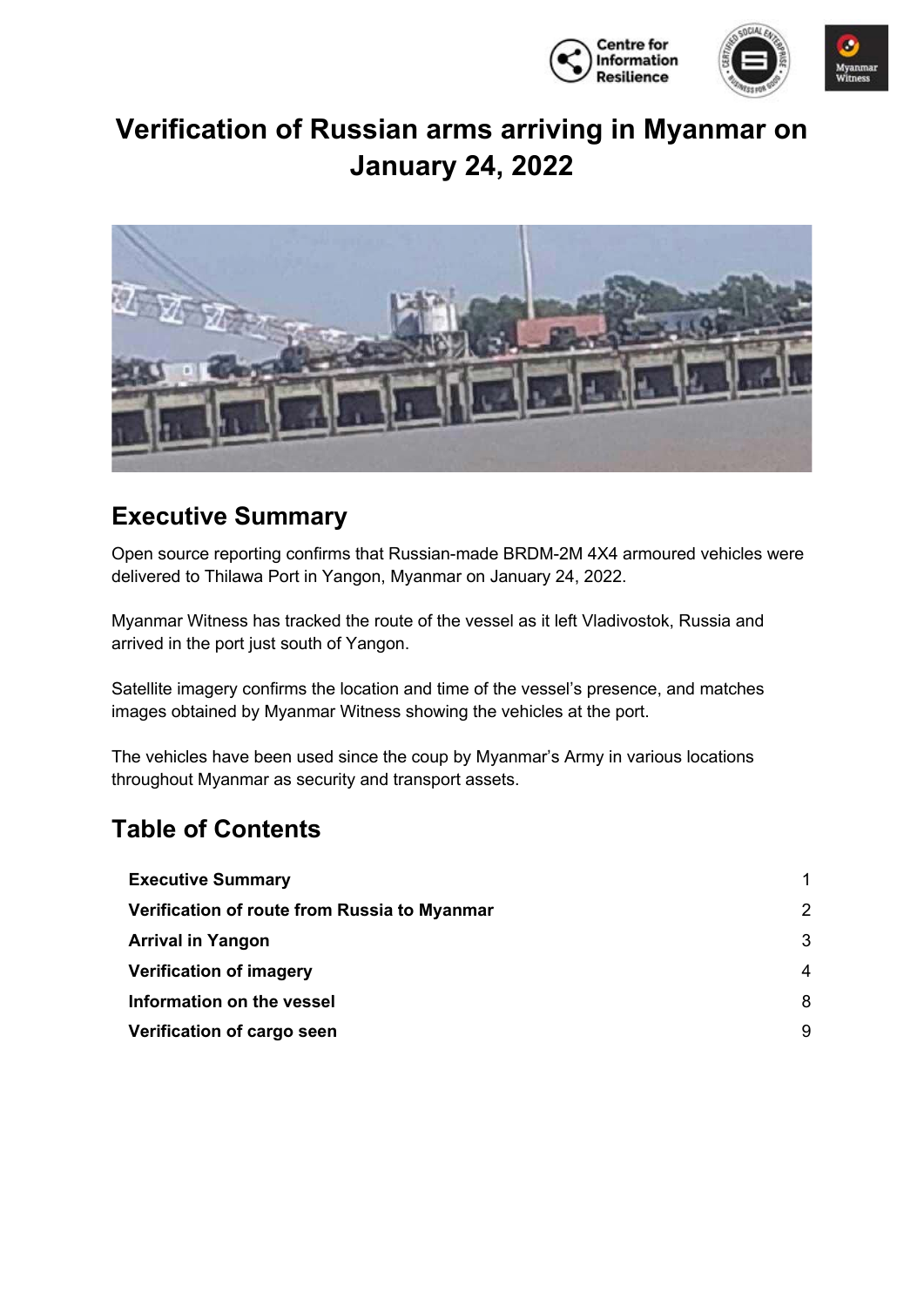



### **Verification of route from Russia to Myanmar**

The General Cargo vessel CAPTAIN YAKUBOVICH (IMO: 8318740) left the port of Vladivostok, Russia, where it was docked between December 19 and December 28, 2021.

The following screenshot from Marine Traffic shows the route the vessel took between Russia and Myanmar.



The vessel was docked at this location 43.105170, 131.923029, which can be seen in the following image.

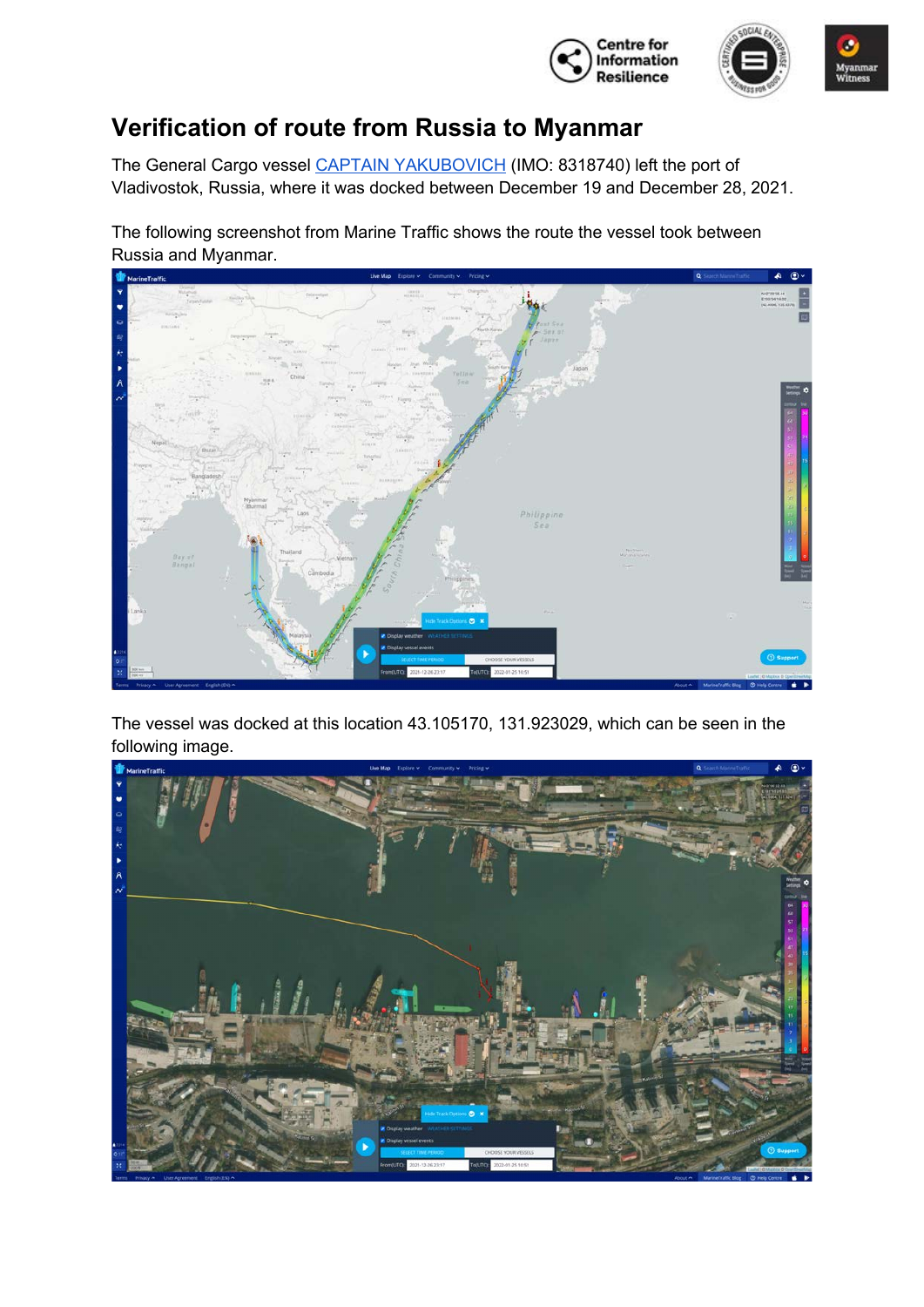



## **Arrival in Yangon**

The CAPTAIN YAKUBOVICH arrived in Yangon on January 24, 2022 at 03:13 UTC time before docking at the Thilawa port (location: 16.662812, 96.251744). The time and location was confirmed through both Marine Traffic and Fleetmon.

The location of the vessel was tracked via the ship's AIS and final location and can be seen arriving in Yangon, Myanmar below.

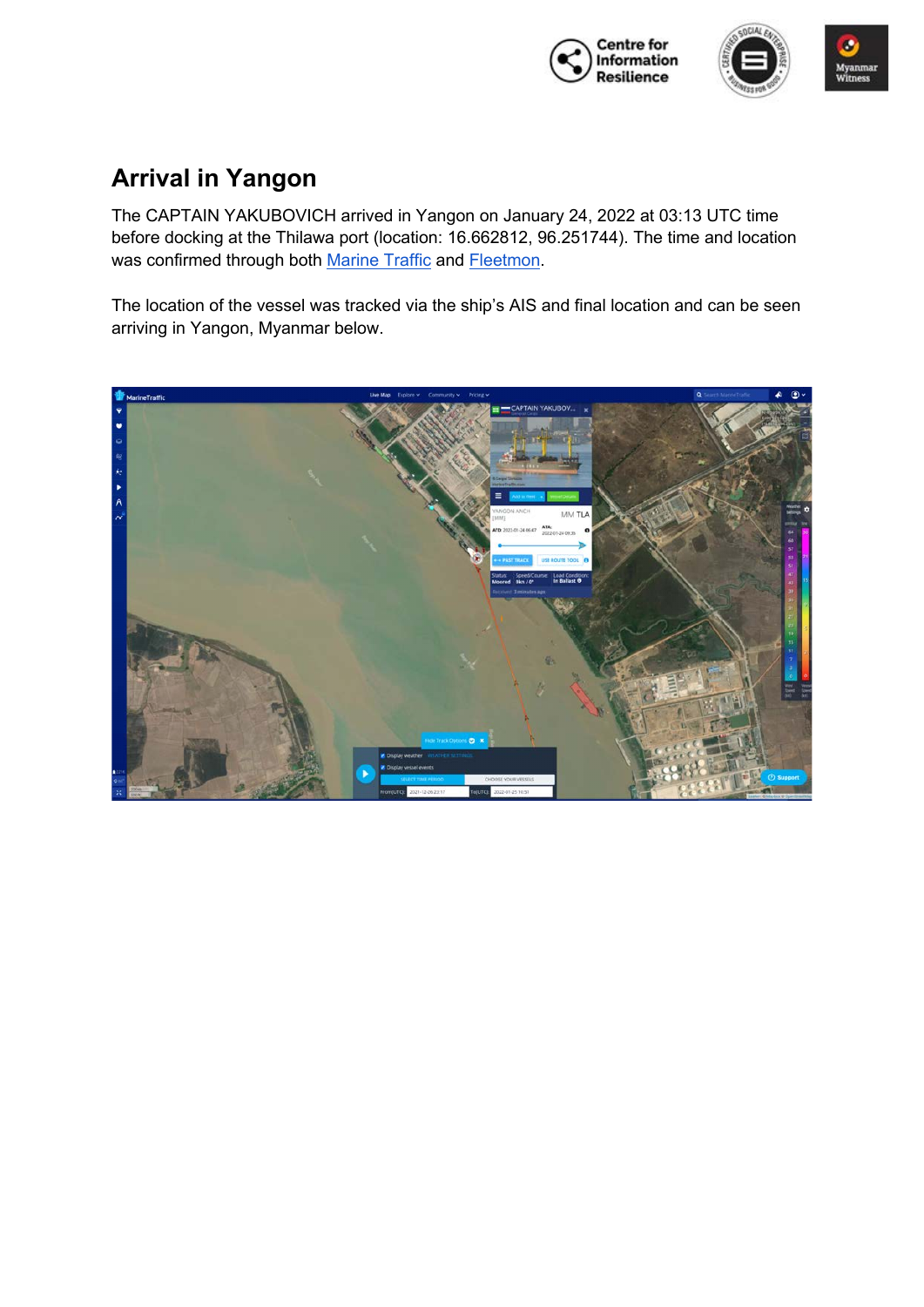



## **Verification of imagery**

Images sent to Myanmar Witness and subsequently uploaded to social media show vehicles being unloaded from a vessel in the port of Myanmar, allegedly from January 24. These images can be seen below.

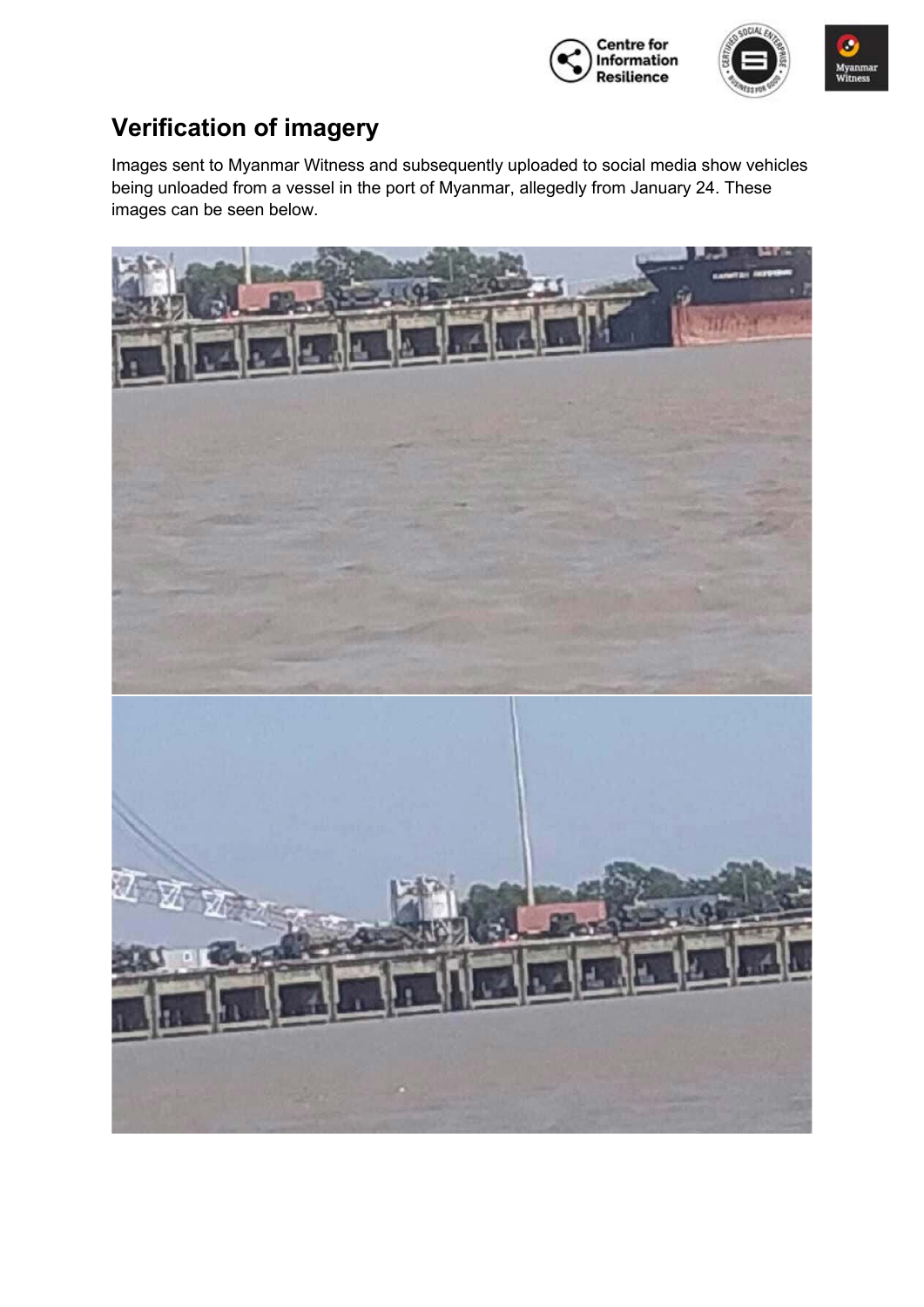







Geolocation and analysis of the images indicates it is indeed the CAPTAIN YAKUBOVICH, due to the features of the vessel, writing on the side, and the match with the ship's transponder data.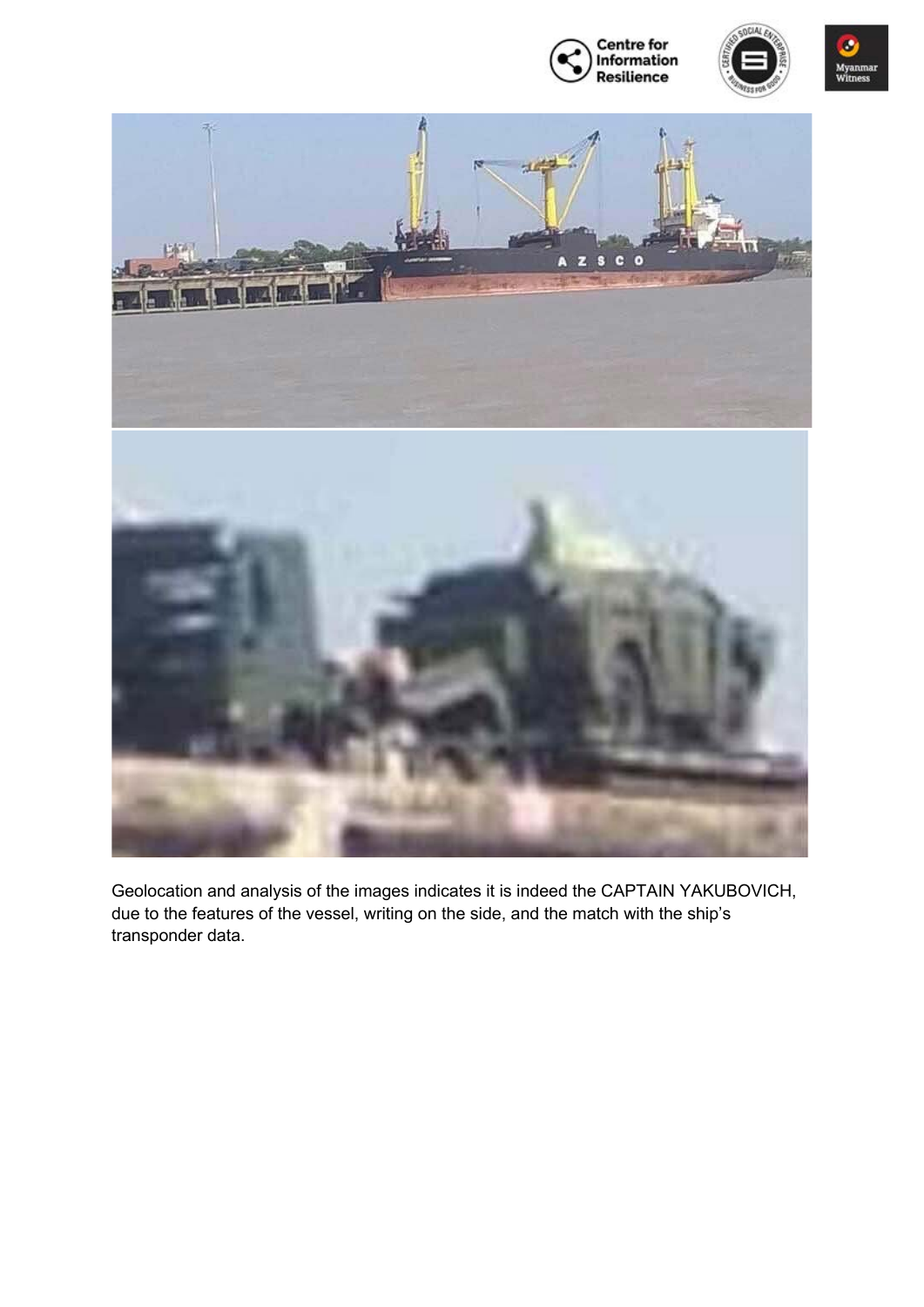







The location of the vessel (16.662812, 96.251744) can also be seen on satellite imagery from **Planet** Labs.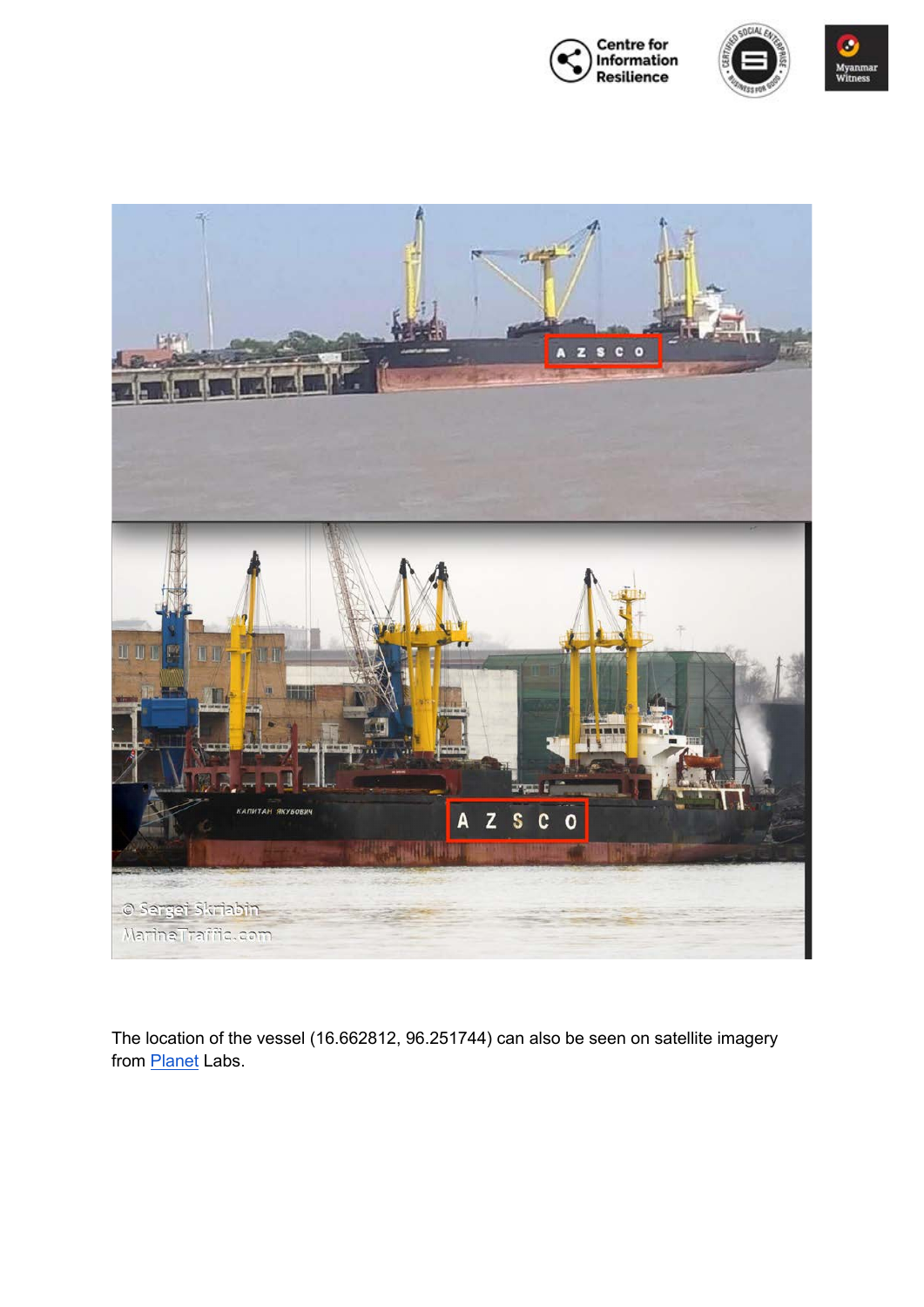





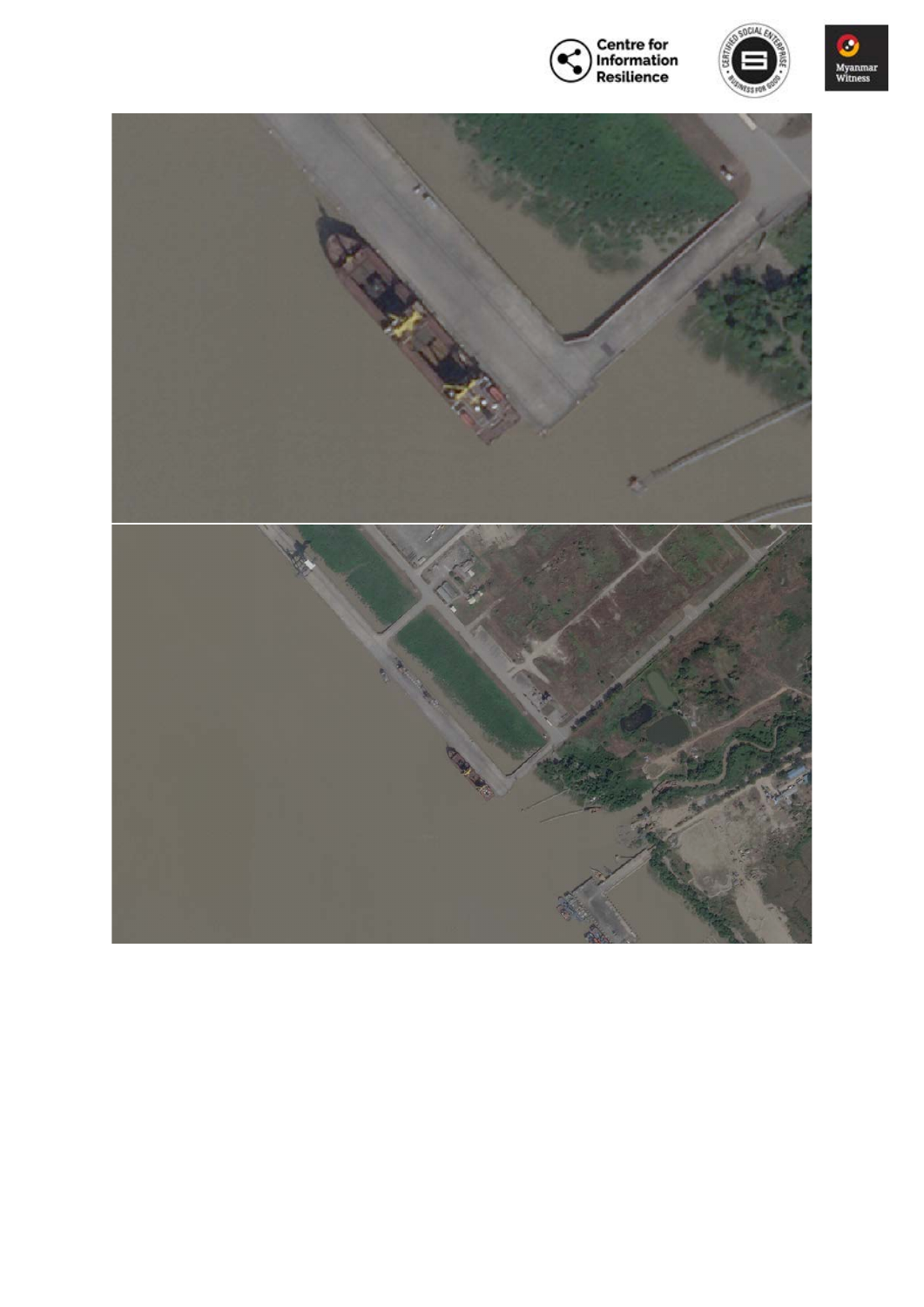

#### **Information on the vessel**

General Cargo vessel CAPTAIN YAKUBOVICH is managed by Vladivostok-based AZIA Shipping Company and has a certificate to carry dangerous goods.

The screenshot below indicates the managing shipping company and its certificates, seen here.

| Manager      |                                                                                        |                                                       |       |                                                              |  |            |                    |              |               |
|--------------|----------------------------------------------------------------------------------------|-------------------------------------------------------|-------|--------------------------------------------------------------|--|------------|--------------------|--------------|---------------|
| Manager      |                                                                                        | <b>AZIA Shipping Company</b><br><b>IMO</b><br>5766958 |       |                                                              |  |            |                    |              |               |
| Address      |                                                                                        | Russia, 690090 Vladivostok, ul. Posyetskaya, 29       | Email | mechanic@aziaship.com;azia@aziaship.com;captain@aziaship.com |  |            |                    |              |               |
|              | <b>Company Website</b>                                                                 |                                                       |       |                                                              |  |            |                    |              |               |
| Certificates |                                                                                        |                                                       |       |                                                              |  |            |                    |              |               |
| Ε.<br>cert   | Certificate title                                                                      |                                                       |       |                                                              |  |            | <b>Expiry date</b> | Postponement | <b>Status</b> |
|              | International certificate on antifouling systems                                       |                                                       |       |                                                              |  | 19.03.2019 |                    |              |               |
|              | International ballast water management certificate                                     |                                                       |       |                                                              |  |            | 17.04.2024         |              | DUE           |
|              | Certificate of fitness of the ship for the carriage of dangerous goods                 |                                                       |       |                                                              |  |            | 17.04.2024         |              | DUE           |
|              | Document of compliance with the special requirements for ship carrying dangerous goods |                                                       |       |                                                              |  |            | 17.04.2024         |              | DUE           |
|              | Certificate of fitness of the ship for the carriage of bulk cargoes                    |                                                       |       |                                                              |  |            | 17.04.2024         |              | DUE           |
|              | Supplement to the Certificate of fitness of the ship for the carriage of bulk cargoes  |                                                       |       |                                                              |  |            | 17.04.2024         |              | DUE           |

The vessel's outline can be identified from the company's Russian website matching the features seen in the satellite imagery and images from the port.

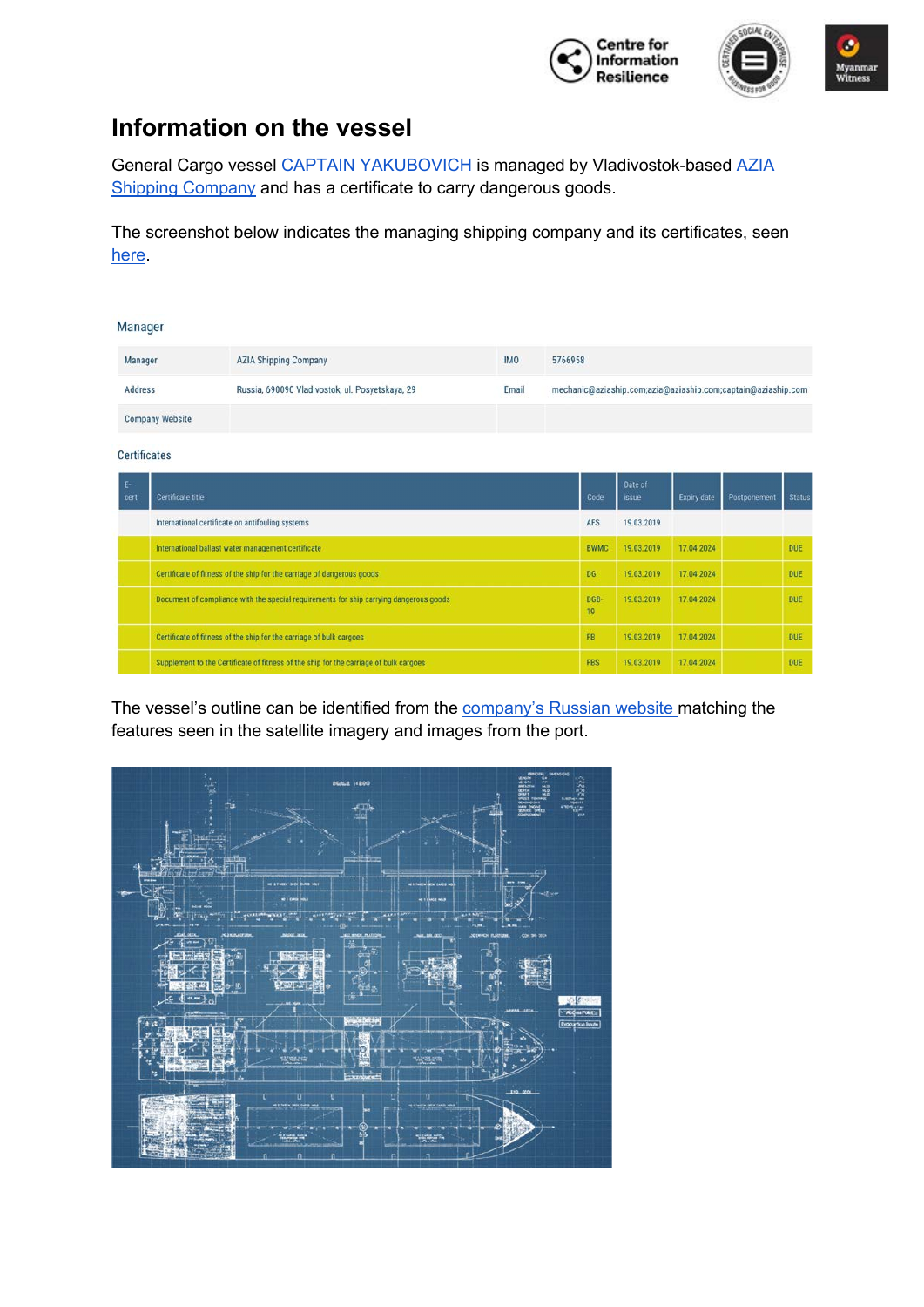



### **Verification of cargo seen**

The images obtained by Myanmar Witness show the vessel at the port in Yangon, Myanmar, and indicate a number of vehicles that appear to be unloaded from the vessel. Some of the vehicles being unloaded are BRDM-2M armoured reconnaissance/patrol vehicles. One of the images (seen below) shows the vehicles quite clearly.



Images publicly available online below show other unrelated views of the BRDM. These images were used as reference points to identify the vehicle.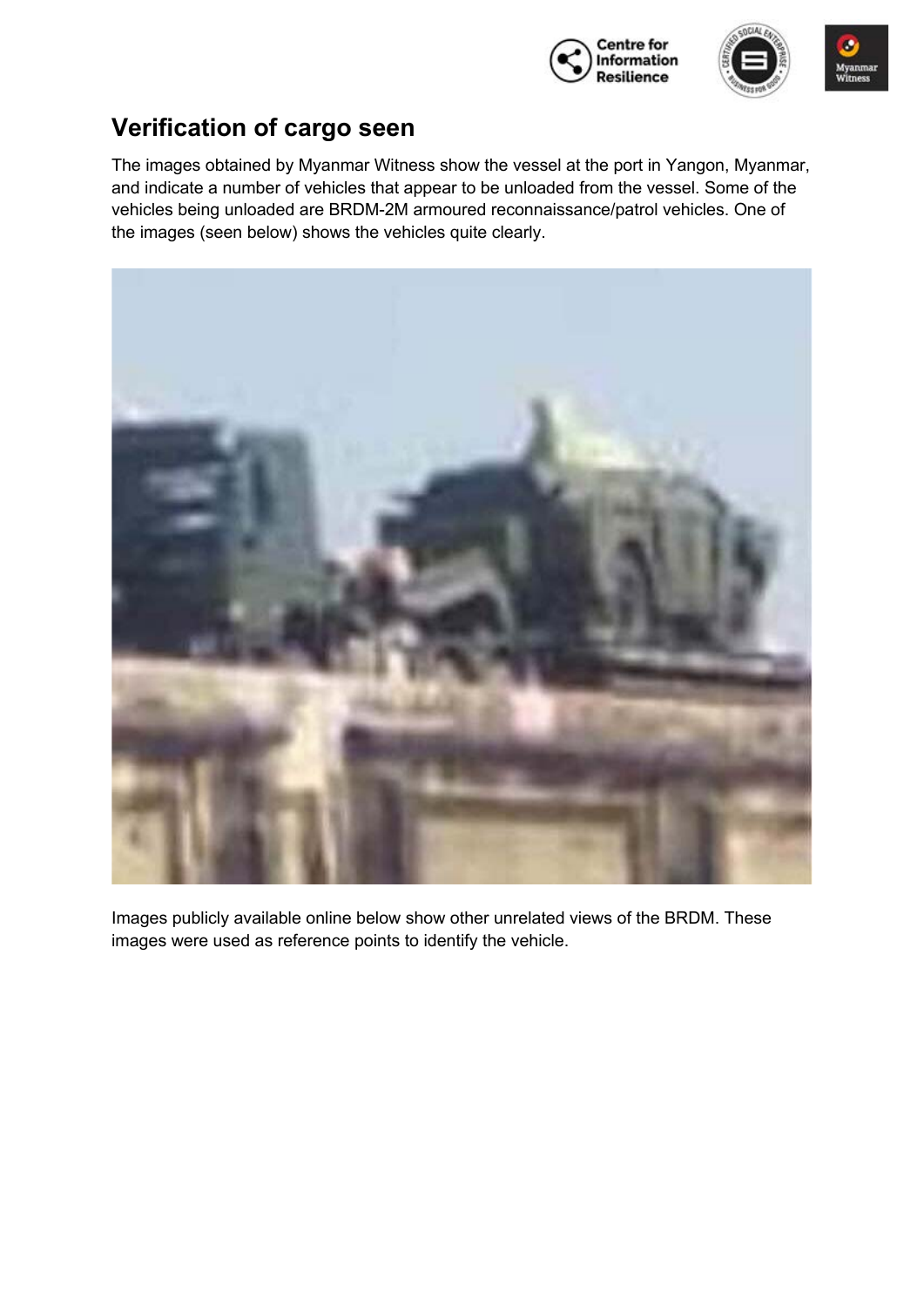







The BRDM-2M is an improved version of the Soviet BRDM-2 vehicle. The upgrades are allegedly done in the AOA 103 Armored Repair Plant in Atamanovka (Zabaikalsky Krai).

The AOA 103 Armored Repair Plant is regularly provided contracts for parts for tanks and other armoured vehicles, and is located in Atamanovka, Russia, here. An image linked to this plant's Google Maps page in November 2019 shows a BRDM-2M.

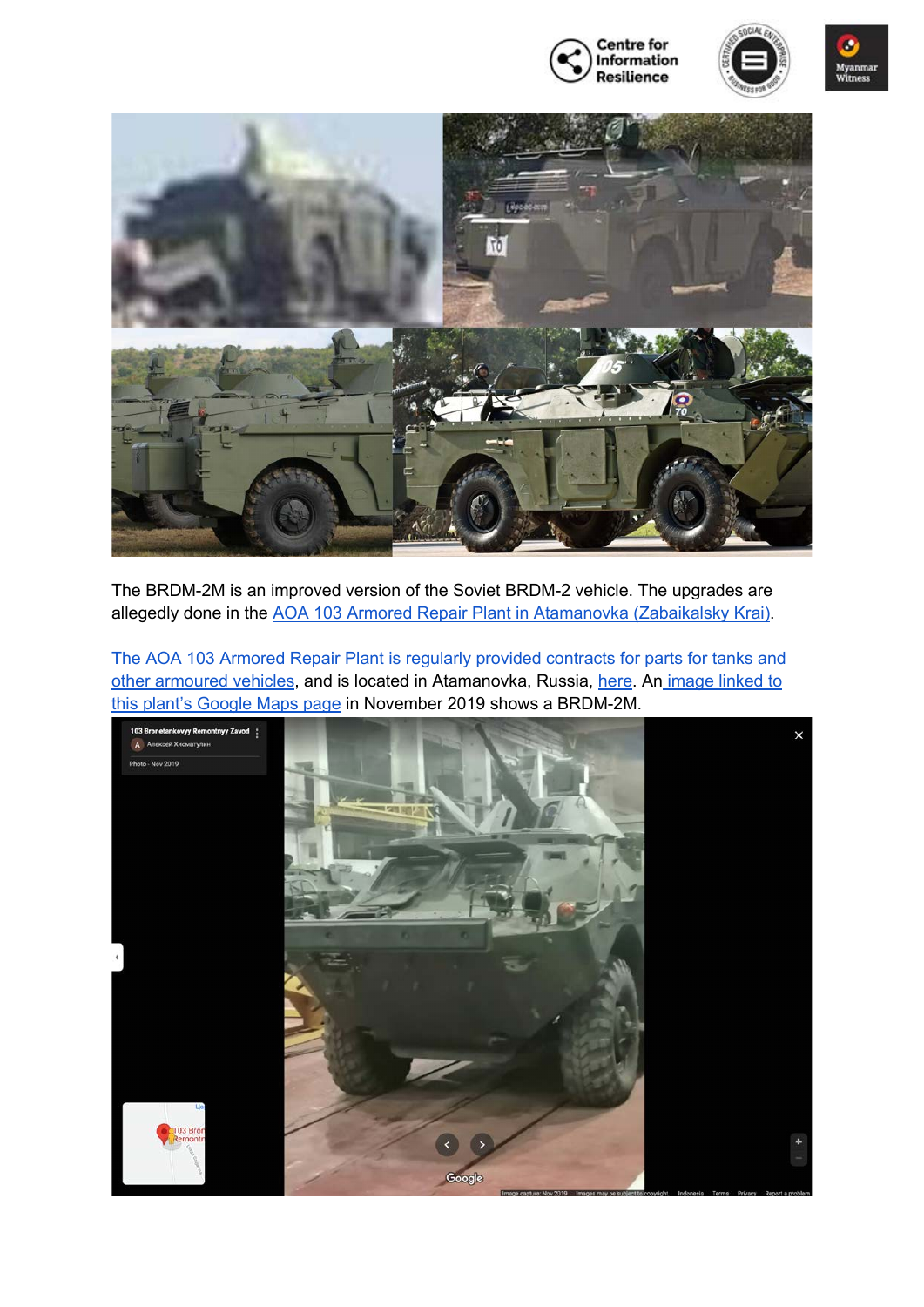



According to the SIPRI Arms Trade Registers a deal for an undisclosed number of BRDM-2Ms was reached in 2019 between Russia and Myanmar. Those were to be upgraded to the BRDM-2M version before export.

A screenshot of the SIPRI Arms Trade Register for registered arms trades from Russia to Myanmar can be seen below.

|                            |         |                    |                         | rear(s) |                           |                 |                                                                                                                  |
|----------------------------|---------|--------------------|-------------------------|---------|---------------------------|-----------------|------------------------------------------------------------------------------------------------------------------|
| Supplier/<br>recipient (R) | ordered | No.<br>designation | Weapon<br>description   | Weapon  | Year<br>of order delivery | of<br>delivered | No.<br><b>Comments</b>                                                                                           |
| Russia                     |         |                    |                         |         |                           |                 |                                                                                                                  |
| R: Myanmar                 | (2000)  | Igla-1             | Portable SAM            | (2000)  | 2004-2014                 | (2000)          | Incl for MADV AD systems produced in Myanmar                                                                     |
|                            | 10      | MiG-29             | <b>Fighter</b> aircraft | 2001    | 2001-2002                 | (10)            | \$130 m deal (incl 30% on delivery + 70% spread<br>over 10 years); MiG-29B-12 version; incl 2<br><b>MiG-29UB</b> |
|                            | (30)    | $R-27R/T$          | <b>BVRAAM</b>           | 2001    | 2002                      | (30)            | For MiG-29 combat aircraft; possibly R-27E<br>(AA-10C) version                                                   |
|                            | (60)    | $R-73$             | <b>BVRAAM</b>           | (2001)  | 2001-2002                 | (60)            | For MiG-29 combat aircraft                                                                                       |
|                            | (38)    | 2S6M Tunguska      | Mobile AD system        | (2004)  | 2004-2007                 | (38)            |                                                                                                                  |
|                            | (600)   | 9M311 Treugolnik   | <b>SAM</b>              | (2004)  | 2004-2007                 | (600)           | For 2S6M Tunguska AD systems                                                                                     |
|                            | (100)   | D-30 122mm         | Towed gun               | (2005)  | 2006                      | 100             | Probably second-hand                                                                                             |
|                            | 1       | S-125 Pechora-2M   | <b>SAM</b> system       | (2008)  | 2012                      | (1)             | Second-hand S-125 rebuilt to Pechora-M                                                                           |
|                            | (50)    | $V-601$            | <b>SAM</b>              | (2008)  | 2012                      | (50)            | Probably second-hand but modernized before<br>delivery                                                           |
|                            | (10)    | Mi-24P/Mi-35P      | Combat helicopter       | 2009    | 2010-2015                 | 10              | Probably second-hand but modernized before<br>delivery: Mi-35P version                                           |
|                            | (14)    | MiG-29             | Fighter aircraft        | 2009    | 2011-2014                 | (14)            | Part of \$570 m deal; incl 4 MiG-29UB version                                                                    |
|                            | (6)     | <b>MiG-29S</b>     | FGA aircraft            | 2009    | 2011-2012                 | (6)             | Part of \$570 m deal                                                                                             |
|                            | 12      | $Mi-2$             | Light helicopter        | (2010)  | 2010-2011                 | (12)            | Probably second-hand but modernized before<br>delivery                                                           |
|                            | (80)    | $R-27R/T$          | <b>BVRAAM</b>           | (2010)  | 2011-2012                 | (80)            | For MiG-29 combat aircraft                                                                                       |
|                            | (150)   | $R-73$             | <b>BVRAAM</b>           | (2010)  | 2011-2012                 | (150)           | For MiG-29 combat aircraft                                                                                       |
|                            | (75)    | $R-73$             | <b>BVRAAM</b>           | (2015)  | 2017-2019                 | (75)            | For Yak-130 trainer/combat aircraft                                                                              |
|                            | (16)    | RD-33              | Turbofan                | (2015)  | 2018-2019                 | (6)             | For 16 JF-17 combat aircraft from China                                                                          |
|                            | 6       | <b>Yak-130</b>     | Trainer/combat ac       | 2015    | 2017                      | (6)             |                                                                                                                  |
|                            | 6       | Su-30MK            | FGA aircraft            | (2018)  |                           |                 | \$200 m deal; Su-30SME version                                                                                   |
|                            | 6       | Yak-130            | Trainer/combat ac       | (2018)  | 2019                      | 6               |                                                                                                                  |
|                            |         | <b>BRDM-2</b>      | Reconnaissance AV       | (2019)  |                           |                 | Second-hand but modernized to BRDM-2MS before<br>delivery                                                        |
|                            |         | 57E6               | <b>SAM</b>              | (2020)  |                           |                 | For Pantsyr AD systems                                                                                           |
|                            |         | 96K9 Pantsyr-S1    | Mobile AD system        | (2020)  |                           |                 |                                                                                                                  |

The following image from Getty Images shows the BRDM-2M near Myanmar's parliament in Naypyidaw on February 1, 2021.



The vehicles have also been seen in other media pieces about Myanmar, for example in this news package from Reuters about the coup.